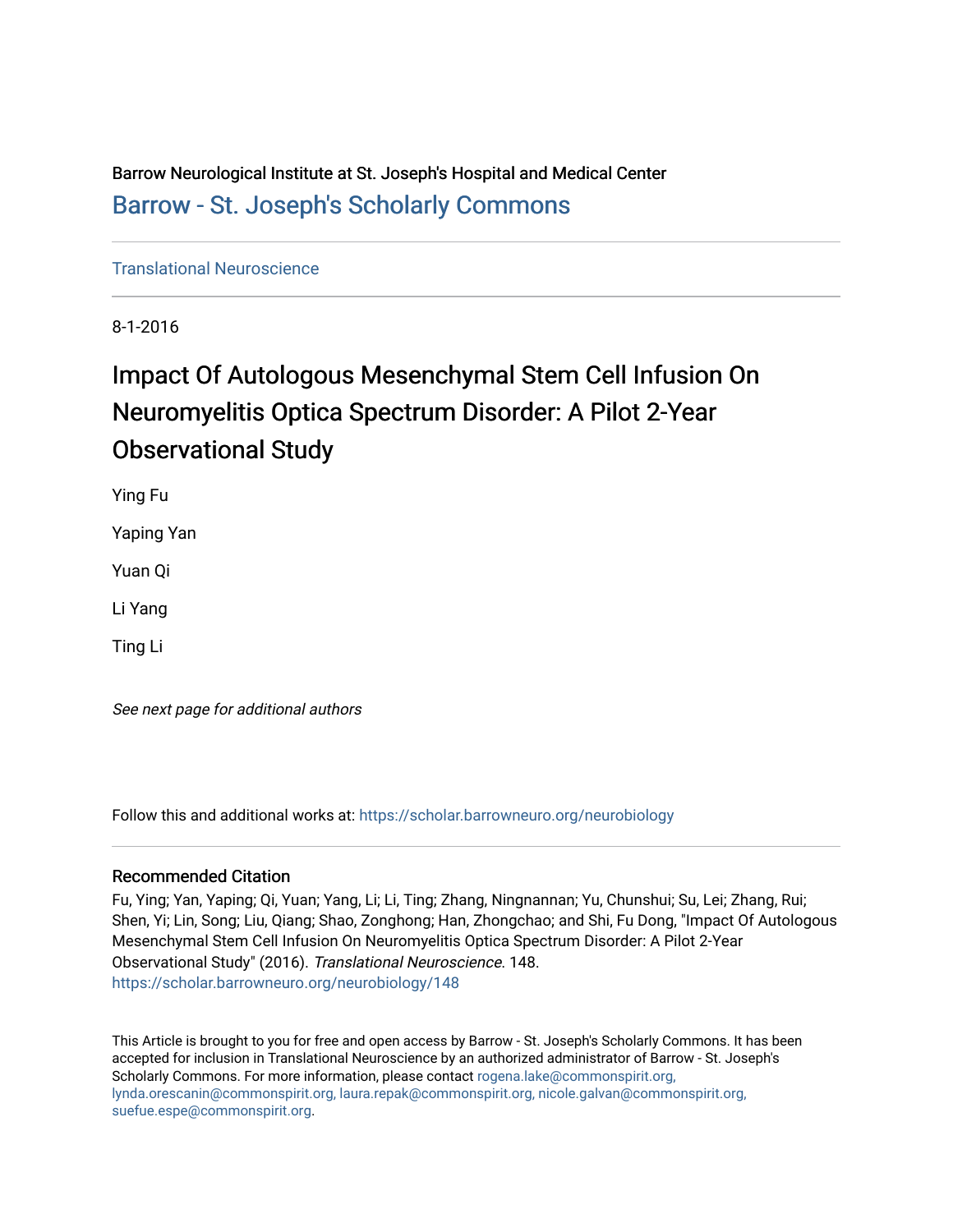## Authors

Ying Fu, Yaping Yan, Yuan Qi, Li Yang, Ting Li, Ningnannan Zhang, Chunshui Yu, Lei Su, Rui Zhang, Yi Shen, Song Lin, Qiang Liu, Zonghong Shao, Zhongchao Han, and Fu Dong Shi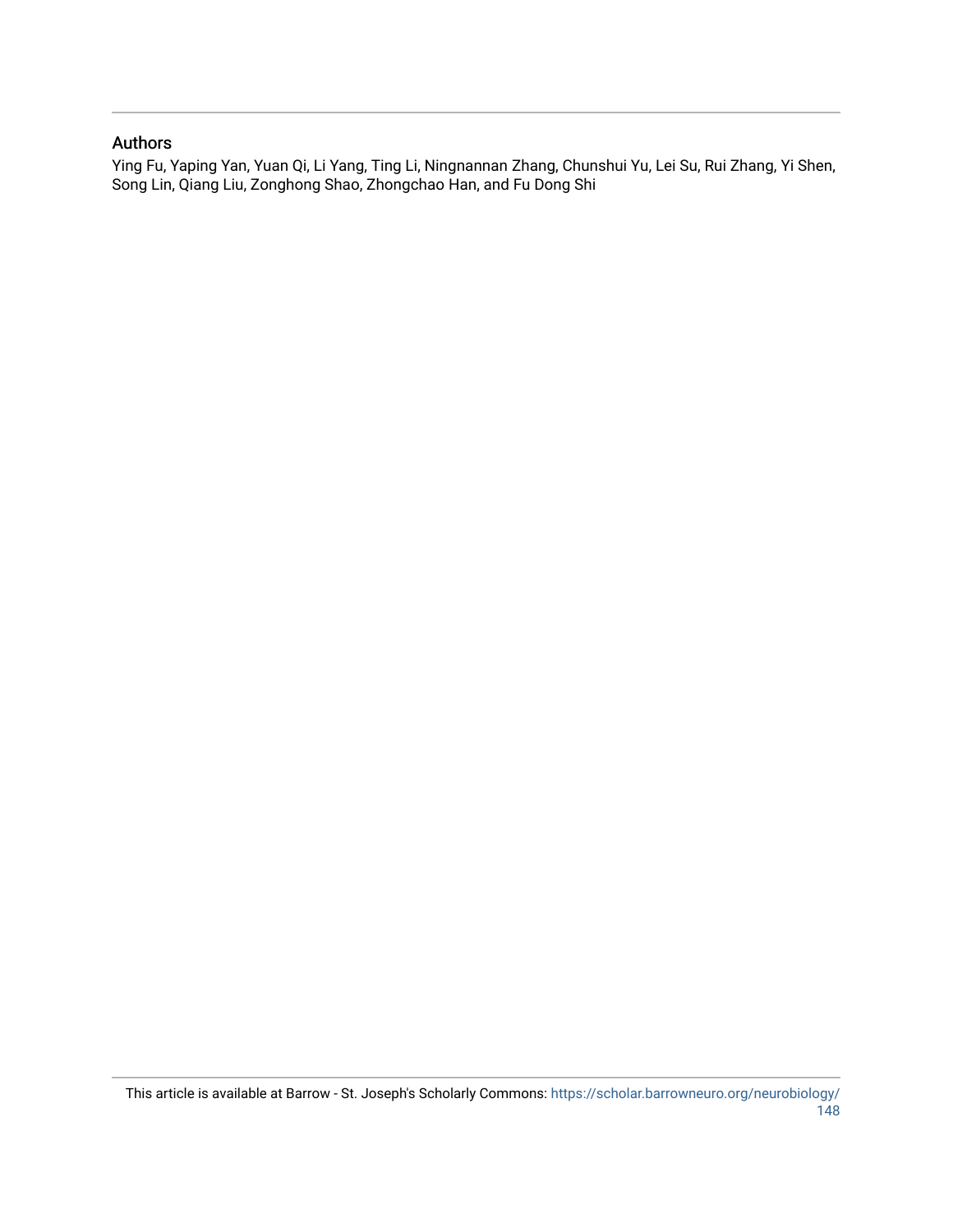## ORIGINAL ARTICLE



## Impact of Autologous Mesenchymal Stem Cell Infusion on Neuromyelitis Optica Spectrum Disorder: A Pilot, 2-Year Observational Study

Ying Fu,1 Yaping Yan,1 Yuan Qi,1 Li Yang,1 Ting Li,1 Ningnannan Zhang,1 Chunshui Yu,1 Lei Su,1 Rui Zhang,1<br>Yi Shen <sup>1</sup> Song Lin <sup>1</sup> Oiang Liu <sup>1,2</sup> Zonghong Shao <sup>1</sup> Zhongchao Han<sup>3</sup> & Fu-Dong Shi<sup>1,2</sup> Yi Shen,<sup>1</sup> Song Lin,<sup>1</sup> Qiang Liu,1,2 Zonghong Shao,<sup>1</sup> Zhongchao Han<sup>3</sup> & Fu-Dong Shi1,2

1 Departments of Neurology, Radiology, Ophthalmology, Hematology, Tianjin Medical University General Hospital, Tianjin Medical University Eye Hospital, Tianjin, China

2 Department of Neurology, Barrow Neurological Institute, St. Joseph's Hospital and Medical Center, Phoenix, AZ, USA

3 State Key Laboratory of Experimental Hematology, Institute of Hematology and Blood Diseases Hospital, Chinese Academy of Medical Sciences and Peking Union Medical College, Tianjin, China

#### Keywords

Mesenchymal stem cells; Neuromyelitis optica spectrum disorder; Recovery; Relapse; Treatment.

#### Correspondence

F-D Shi, Department of Neurology, Tianjin Medical University General Hospital, Tianjin 300052, China. Tel.: 022-60814603; Fax: 022-60817471; E-mail: fshi@tmu.edu.cn Received 29 January 2016; revision 13 April 2016; accepted 13 April 2016

doi: 10.1111/cns.12559

#### **SUMMARY**

Aims: We evaluate safety and efficacy of autologous bone marrow-derived mesenchymal stem cells (MSCs) as a potential treatment for neuromyelitis optica spectrum disorder (NMOSD). Methods: Fifteen patients with NMOSD were recruited. All patients received a single intravenous infusion of  $1.0 \times 10^8$  autologous MSC within 3–4 generations derived from bone marrow. The primary endpoints of the study were efficacy as reflected by reduction in annualized relapse rates (ARRs) and inflammatory lesions observed by MRI. Results: At 12 months after MSC infusion, the mean ARR was reduced (1.1 vs. 0.3,  $P = 0.002$ ), and the T2 or gadolinium-enhancing T1 lesions decreased in the optic nerve and spinal cord. Disability in these patients was reduced (EDSS, 4.3 vs. 4.9,  $P = 0.021$ ; visual acuity, 0.4 vs. 0.5,  $P = 0.007$ ). The patients had an increase in retinal nerve fiber layer thickness, optic nerve diameters and upper cervical cord area. We did not identify any serious MSC-related adverse events. At 24 months of MSC infusion, of 15 patients, 13 patients (87%) remained relapse-free, the mean ARR decreased to 0.1; the disability of 6 patients (40%) was improved, and the mean EDSS decreased to 4.0. Conclusions: This pilot trial demonstrates that MSC infusion is safe, reduces the relapse frequency, and mitigates neurological disability with neural structures in the optic nerve and spinal cord recover in patients with NMOSD. The beneficial effect of MSC infusion on NMOSD was maintained, at least to some degree, throughout a 2-year observational period.

## Introduction

Neuromyelitis optica (NMO), and its spectrum disorders, are severe inflammatory central nervous system (CNS) disorders that clinically manifests with attacks of optic neuritis and (or) myelitis. Neuromyelitis optica spectrum disorders (NMOSDs) are characterized by autoantibodies against aquaporin 4 (AQP4) and perhaps other neuronal antigens that activate the classical complement cascade, which elicits inflammatory responses with marked granulocyte and macrophage infiltration. In turn, these inflammatory responses cause secondary oligodendrocyte damage, demyelination, as well as poor remyelination and disease recovery [1,2]. Within active NMOSD lesions, both antibody- and cell-mediated immunopathology can be visualized [1–3], suggesting diverse immune effector mechanisms. Damage to the optic nerve and spinal cord are usually prominent, especially during the early stage of the disease. As a result of accumulating damage during acute attacks, NMOSD runs a fast course by progressing to a partial or complete loss of vision, and paraplegia around 5 years after disease onset in the vast majority of these patients [4,5].

Halting damage accumulation in NMOSD poses significant challenges. Some effective MS therapies, such as interferons, natalizumab, and fingolimod, are not effective in NMOSD and, in some individuals, even exacerbate disease [6–8]. Case studies and pilot trials have suggested that B-cell depletion with rituximab, or complement inhibition with eculizumab, are promising treatment strategies [9,10]. For complex diseases such as NMOSD, immune-mediated tissue damage is orchestrated by multiple cell types and cytokines. Targeting multiple aspects of the pathogenic mechanisms may mitigate immune damage and promote endogenous and exogenous repair mechanisms [11].

Bone marrow-derived mesenchymal stem cells (MSCs) are adult stromal progenitor cells of mesodermal origin. MSC can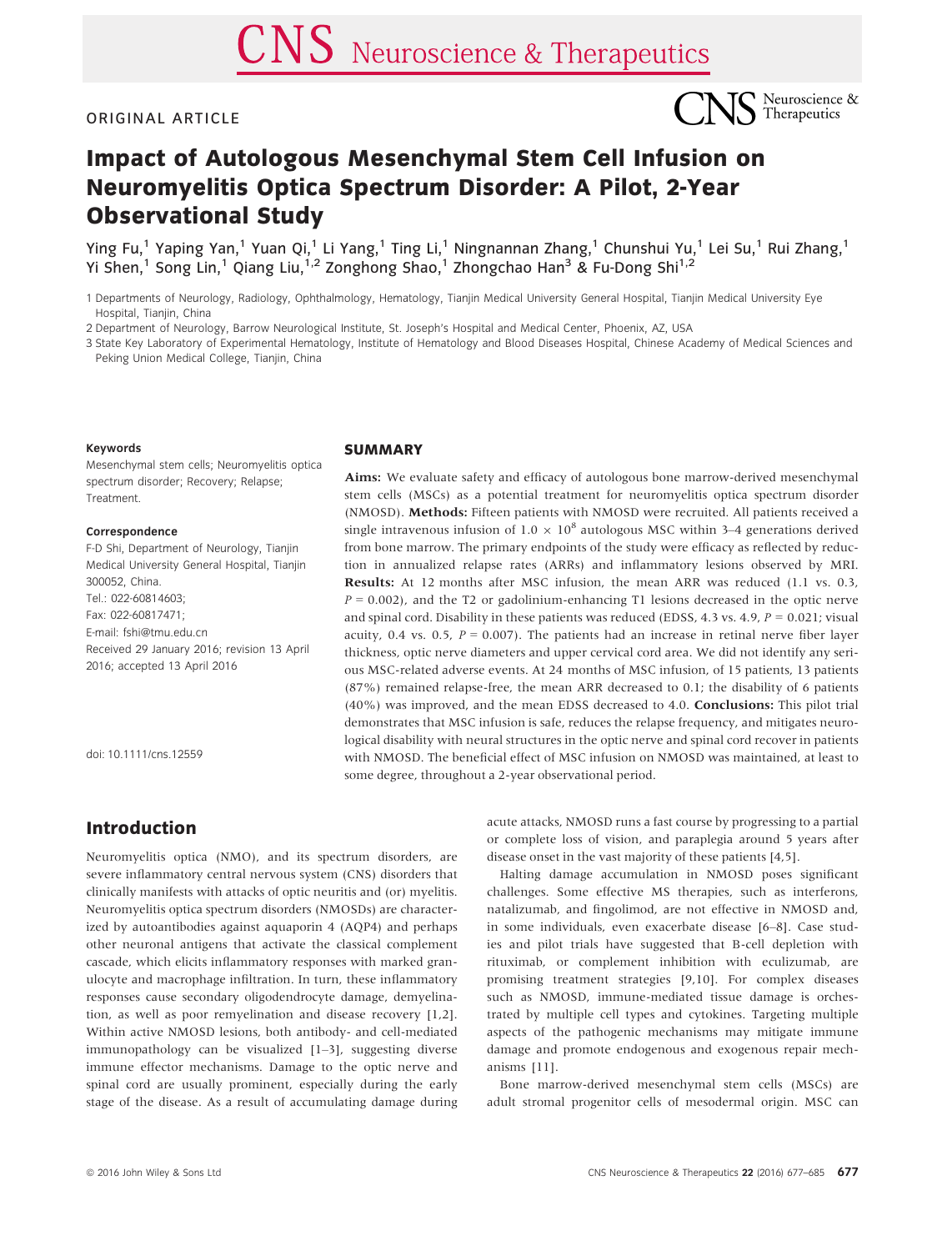differentiate into other cell types, which makes them attractive for cell replacement therapy. Additionally, these cells also exert paracrine effects by modulating the plasticity of damaged host tissues, secreting neurotrophic and survival-promoting growth factors, restoring synaptic transmitter release, integrating into existing neural and synaptic networks, and re-establishing functional afferent and efferent connections [12,13]. Moreover, MSCs possess strong immunomodulatory properties that inhibit the release of pro-inflammatory cytokines from both innate and adaptive immune cells [14,15]. These potent properties of MSC have been tested in preclinical and clinical studies of several inflammatory and autoimmune diseases [16–18]. The effects of intravenous autologous MSC have been investigated in pilot trials with MS patients [19–21]. Of particular relevance to the present work is that MSC markedly improved visual impairments in some patients with secondary progressive MS [22]. The potential dual effect of MSC on tissue repair and modulation of immune functions prompted us to initiate the current study on NMOSD.

## Materials and Methods

#### Standard Protocol Approvals, Registrations, and Patient Consents

The study protocol and informed consent procedures were approved by the institutional review board at Tianjin Medical University General Hospital. This study is registered with ClinicalTrials.gov, number: NCT02249676.

#### Study Participants

Between September 2013 and January 2015, participants were consecutively recruited into an open-label trial at Tianjin Medical University General Hospital, Tianjin, China. Inclusion criteria were as follows: clinically definite NMO, as defined by 2006 criteria [23], or NMOSD with positive AQP4 antibody [either recurrent optic neuritis (rON) or recurrent longitudinally extensive transverse myelitis (rLETM) [24], being in remission period; expanded disability status scale (EDSS) score ≥2.5; and age ranged from 16 to 65 years. Exclusion criteria included pregnancy, breastfeeding, or plans to conceive during the course of the study (women only); history of splenectomy or asplenia (potential increased risk of meningococcal infection); and combined blood disorders, cancer, active or chronic infection within at least 3 months. Written informed consent was provided by the patients.

## Procedures

#### Generation of Autologous MSC and Infusion

Production of autologous MSC is illustrated in Figure 1A. The phenotype of the cells was assessed by flow cytometry to confirm the expression of CD73, CD90, and CD105 surface molecules (>95%) and the absence of CD34, CD45, CD14, and CD3 (<2%), and the ability of the cells to differentiate into adipocytes and osteocytes in culture was confirmed in vitro following the 2006 International Society of Cellular Therapy's criteria [25]. Viability was greater than 95% for infusion and tested negative for endotoxin, hepatitis C virus, hepatitis B virus, HIV, syphilis, fungi, Mycoplasma species, and chromosomal aberrations in the final cellular product [26]. Confluent autologous MSCs at passages 3– 4 were collected in M199 culture media containing 1% human serum albumin and stored for up to 1 h at 4°C. MSC suspensions of 5  $\times$  10<sup>5</sup>/mL were transferred into 200-mL syringes for intravenous infusion over 45 min. Each participant received single infusion of autologous MSC administered intravenously at a dose of  $1 \times 10^8$  cells which had been used and shown efficacy for patients with primary progressive multiple sclerosis [20]. To reduce type I hypersensitivity reactions, premedication with 10 mg chlorpheniramine, 100 mg hydrocortisone, and 10 mg metoclopramide was given 30 min before administration of the cells. After administration of cell suspensions, we infused normal saline (500 mL) over 4 h. Participants were monitored clinically for evidence of adverse reactions over a minimum of 24 h.

#### Follow-up

Participants were assessed at 1 day before treatment as baseline, and at 1, 3, 6, 9, and 12 months after treatment (Figure 1A). Assessment at each time point was within an interval of less than 1 week. Assessments included three parts: functional outcomes [Expanded Disability Status Scale (EDSS), visual acuity, visual field, visual evoked potential, and Paced Auditory Serial Addition Test (PASAT)], structural outcomes [optic nerve, brain and spinal cord MRs, and optical coherence tomography (OCT)], and potential information on the mechanism (serum AQP4 antibody and immune phenotyping). Details of these assessments are described in the Data S1. Relapses were defined as new or recurrent neurological symptoms not associated with fever or infection, lasting at least 24 h, accompanied by new objective neurological findings and separated from the onset of other confirmed relapses by at least 30 days.

Safety was determined by immediate or delayed adverse events. Immediate reactions included allergic reactions (tachycardia, fever), respiratory failure, local complications (dizziness, lumbago, headache), and systemic complications (systemic infections). Delayed reactions included tumor formation.

During the second year after MSC infusion, only clinical outcomes were assessed at each visit. Participants underwent clinical ophthalmology, neurological function evaluations every 6 months.

#### **Outcomes**

The primary outcomes measure was efficacy as reflected by reduction in annual relapse rate and the number or volume of T2 and enhancing lesions over 12 months after MSC treatment. The secondary outcome was efficacy for accelerating recovery included neural function improvement (e.g., EDSS and visual acuity) and tissue restoration (e.g., retinal nerve fiber layer thickness, optic nerve area diameter, brain atrophy, and upper cervical cord area). The third outcome was safety and feasibility. The images analysis was performed by someone blinded to patient and sequence of the studies.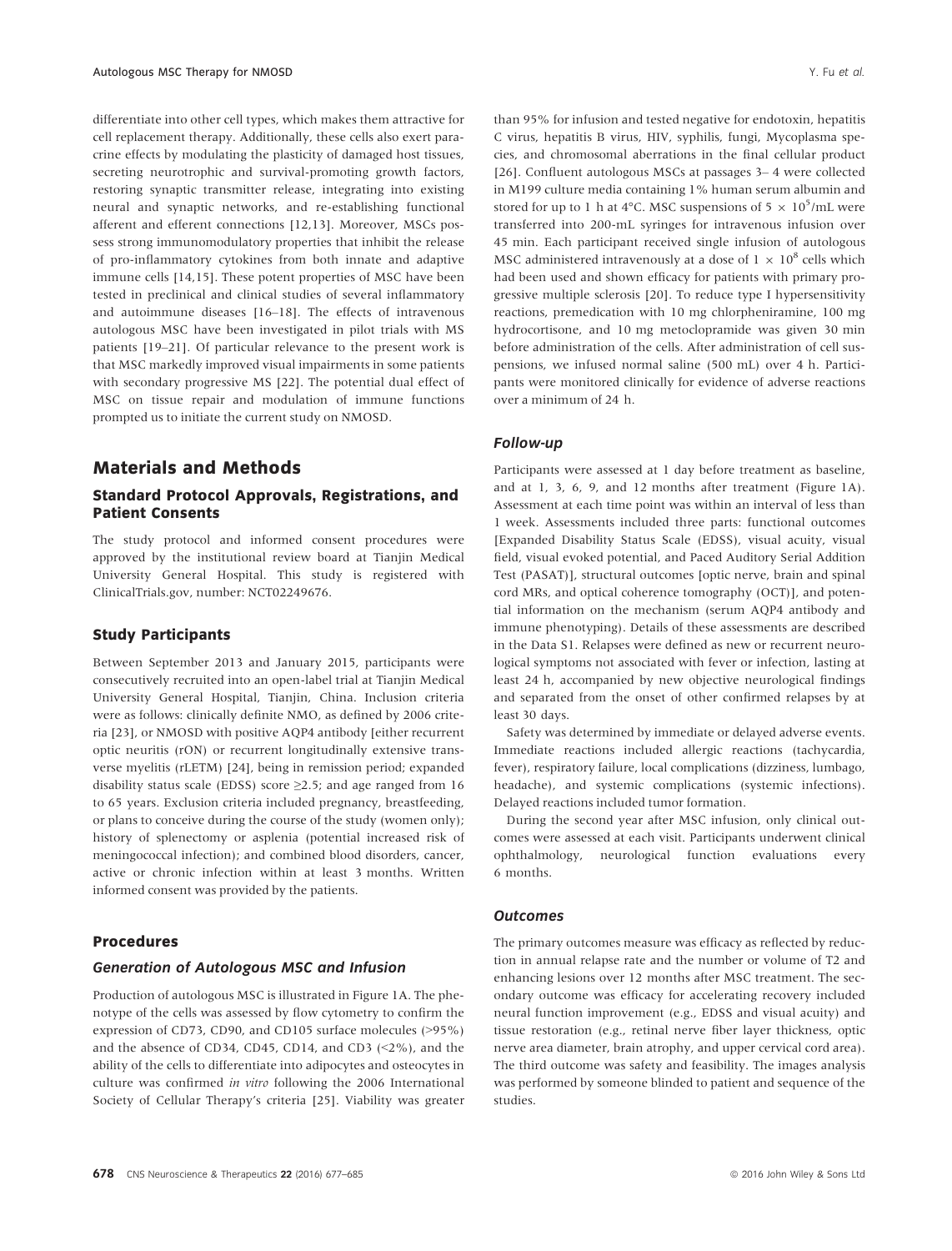## Statistical Analysis

Descriptive summaries are reported as means  $\pm$  SE for continuous variables, mean (SD, range) for abnormal distribution variables and as frequencies (%) for categorical variables. Paired comparisons of continuous outcomes of interest before and after treatment were performed with paired t-test, discontinuous outcomes or abnormal distribution with Wilcoxon signed rank test and categorical variables with chi-squared test. All tests were two-sided, and P values of less than 0.05 were considered to be significant. SPSS for Windows version 17.0 software (SPSS, Inc, Chicago, IL, USA) was used for the analysis.

## Results

## Study Subject Characterization

We enrolled 15 patients (NMO: rON: rLETM, 12: 1:2) with a mean age of 47 years and all patients completed follow-up and data collecting. Baseline characteristics for patients are shown in Table 1. The mean disease duration of patients was 9 years, and 13 of the 15 patients (87%) were positive for AQP4 antibodies. In the 1–34 years before recruitment, 13 patients (25 eyes) had clinical optic neuritis and 14 patients had longitudinally extensive spinal cord lesions (≥3 vertebral segments) (Table S1). Seven patients received prednisolone for preventing relapses before MSC treatment, 6 patients received azathioprine or azathioprine plus prednisolone, and 3 patients received cyclophosphamide treatment (Table 1). All patients failed previous treatment (≥1 attack when receiving treatment) despite treatment for over 90 days of duration.

#### Safety

We successfully isolated and cultured MSC to the target dose from the bone marrow aspirates of all patients  $(1.0 \times 10^8 \text{ cells per}$ patient). Mean culture duration was 25 days (20–30 days). We did not record any adverse events during infusion. Only one

Table 1 Baseline characteristics of patients

| Number of participants                          | 15                   |
|-------------------------------------------------|----------------------|
| Sex ratio (men: women)                          | 1:14                 |
| Age at enrollment (years)                       | 47 (14; 19-63)       |
| Age at disease onset                            | 38 (15; 15-58)       |
| Duration of disease (years)                     | $9(10; 1 - 34)$      |
| Diagnosis                                       |                      |
| Neuromyelitis optica                            | 12                   |
| Relapsing optic neuritis                        |                      |
| Relapsing transverse myelitis                   | $\overline{2}$       |
| Aquaporin 4 antibody positivity                 | 13                   |
| Coexisting autoimmune diseases                  |                      |
| Connective tissue disease                       | $\mathfrak{D}$       |
| Hypothyroidism                                  |                      |
| Acute inflammatory demyelinating polyneuropathy |                      |
| Annualized relapse rates                        | $1.1$ (0.9; 0.3-4.0) |
| Expanded disability status scale score          | $4.9$ (2.1; 2.5-8.5) |
|                                                 |                      |

Data are *n* or mean (SD; range).

patient developed a low-grade fever (37.5°C) and knee pain at about 3 h after the start of infusion that resolved spontaneously over 2 h. Results of weekly blood testing of clinical chemistry and hematology during the 4 weeks after infusion were unremarkable. We did not identify tumor formation during the follow-up phase.

## Effects of MSC Infusion on Reducing Annual Relapse Rate and Inflammatory Activity

Twelve patients remained completely relapse-free, and three patients (20%) had at least 1 relapse, with a total of 4 mild relapses among them after 12 months of MSC therapy. There was no further worsening of EDSS scores during these relapses and the new CNS symptoms and signs completely disappeared after 1 month. Among the relapses, 2 occurred within 1 month after treatment. The mean annualized relapse rates before treatment were 1.1 [0.9; 0.3–4.0 (SD, range)], whereas the mean annualized relapse rates after MSC therapy were 0.3 [0.6; 0–2.0 (SD, range)]. The mean annualized relapse rates in the 12 months before initiating BMSC therapy were 1.3 (a total of 19 relapse), and after 12 months of BMSC therapy, these decreased to 0.3, a reduction of 76.9% (Figure 1B).

As shown in Figure 2, after receiving an MSC infusion, patients had a reduced mean cumulative number of optic nerve and spinal cord lesions on T2 images or gadolinium-enhancing T1 lesions at 12 months relative to baseline (0.2 vs. 0,  $P = 0.031$ ; 0.13 vs. 0,  $P = 0.043$ , respectively, for optic nerve, and 10 vs. 7 segments,  $P < 0.001$ ; 0.6 vs. 0.1,  $P = 0.015$ , respectively, for spinal cord). Although the number of T2 lesions in the brain was not significantly decreased (Figure 2G), the volume of T2 lesions in the brain was reduced (2.6 vs. 1.8 mL,  $P = 0.035$ ) (Figure 2H). There were no gadolinium-enhancing lesions observed in the brain at baseline and during the follow-up period.

#### Evidence of Disease Recovery

We observed a reduction after treatment in general disability measured by EDSS (4.9 vs. 4.3,  $P = 0.021$ ), which was prominently reflected in pyramidal and sensory function, although we did not identify a change in bowel or bladder function (Figure 3A–D). The EDSS scores were improved in 7 (47%) patients and were stabilized in 8 patients, with an average 0.6 EDSS score decrease at 12 months after MSC treatment. In contrast, EDSS scores worsened in 9 patients, were stable in 4 patients, and mildly improved in 2 patients ( $P \le 0$ . 001), with an average 0.4 EDSS score increase ( $P = 0.002$ ) during the 12-month period before MSC treatment. After treatment, there was an improvement in visual acuity (0.4 vs. 0.5,  $P = 0.007$ ) (Figure 3E). No significant changes were evident in visual fields (Figure 3F) and visual evoked response latency. We also identified an improvement in cognition as measured by PASAT (42 vs. 46,  $P = 0.003$ .

Because acute swelling temporarily increases the tissue volume during disease relapses, patients with acute ON or myelitis at 3 months before baseline assessment or during the follow-up period were excluded. Imaging measures showed an increase in retinal nerve fiber layer thickness from baseline to 12 months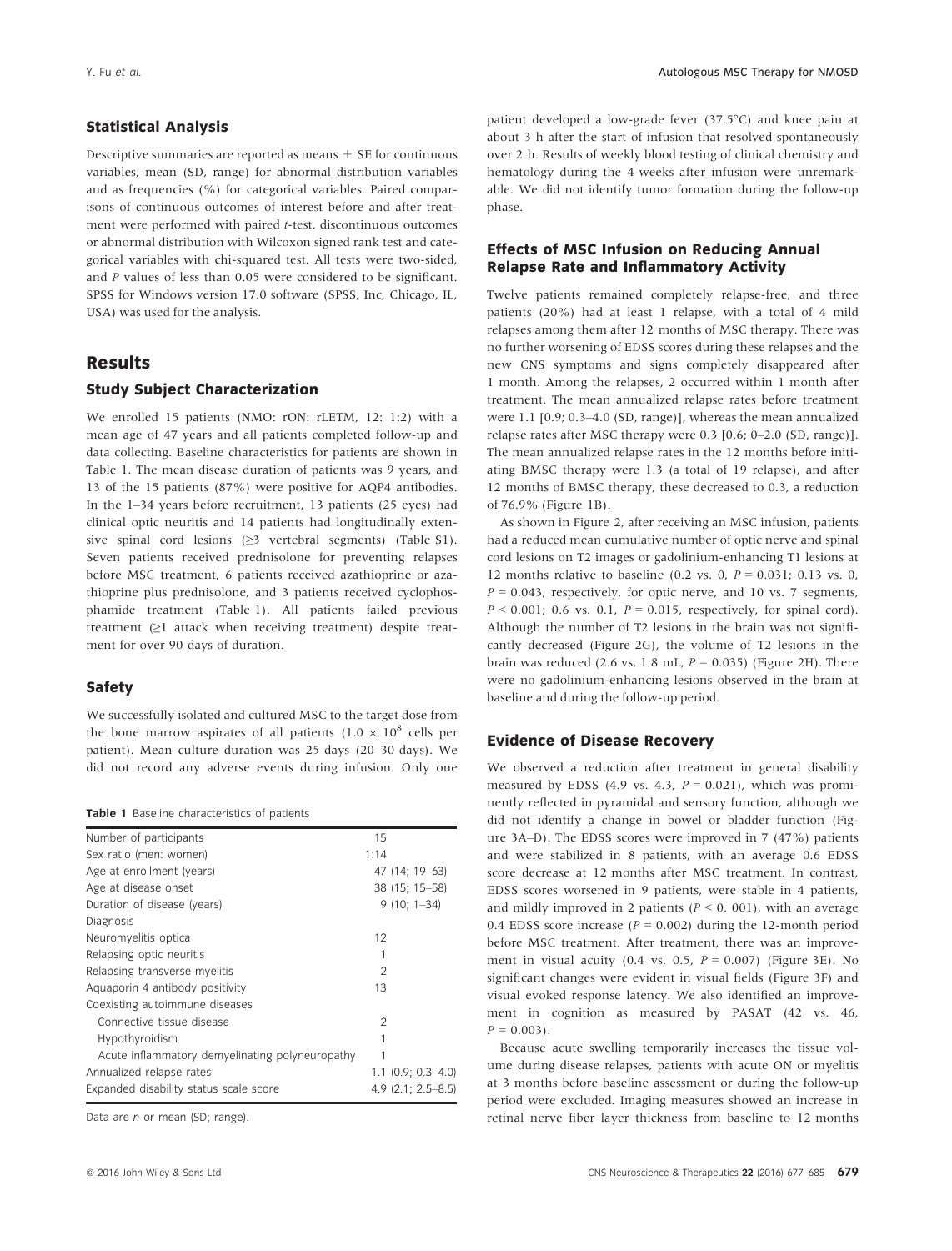changes and Viability

Baselli<br>D-1

EDSS

PASA

Screening

24.50

**EDSS** 



253 patients

phenotype of cell:

Follow-up

CNS MR

Ophthalmic<br>monitoring

**Clinical**<br>evaluatio



clinical-grade fresh MSC

 $M+1$ 

24.23

v aspiration

 $M+3$ 

24.魏

**EDSS** 

 $M+6$ 

4.勝

**EDSS** 

**PASAT** 

 $1.0 \times 10^8$  cells per patient infused<br>over 45 min through a peripheral

 $M + S$ 

24.路

EDSS



Figure 1 Study design and effects of MSC infusion on relapse of NMOSD. (A) Study design: Fifteen eligible patients with NMOSD were enrolled. Prior to bone marrow aspiration, all treatments with corticosteroids and other systemic immunosuppression therapies were discontinued for 30 days. Bone marrow cell aspirates (20 mL) were obtained while patients were under local anesthesia from the posterior iliac crest. Following current good manufacturing practices, mononuclear bone marrow cells were isolated by Percoll (1.073 g/mL) centrifugation and allowed to adhere to a flask for 72 h in low-glucose Dulbecco's modified Eagle's medium (GibcoInvitrogen), and the culture medium was changed every 3 days. The phenotype of the cells was assessed by flow cytometry to confirm the expression of CD73, CD90, and CD105 surface molecules (>95%) and absence of CD34, CD45, CD14, and CD3 (<2%), and the ability of the cells to differentiate into adipocytes and osteocytes in culture was confirmed in vitro following the 2006 International Society of Cellular Therapy's criteria.<sup>25</sup> At 70–80% confluence, cells were detached and re-plated at 1  $\times$  10<sup>6</sup>/175 cm<sup>2</sup> culture to process for infusion. Cell viability was determined by trypan blue staining at the end of the harvest. Viability was greater than 95% for infusion and tested negative for endotoxin, hepatitis C virus, hepatitis B virus, HIV, syphilis, fungi, Mycoplasma species, and Chlamydia before infusion. G-banding karyotype analysis was performed to confirm the absence of chromosomal aberrations in the final cellular product.<sup>26</sup> After MSCs were characterized in accordance with the International Society of Cellular Therapy (ISCT) recommendations,<sup>25</sup> 10<sup>8</sup> MSC of 5  $\times$  10<sup>5</sup> cells/mL were transferred into 200-mL syringes for intravenous infusion over a 45-minute time period for each patient. All participants were assessed at 1 day (D-1, baseline) before treatment and at 1 month (M + 1), 3 months (M + 3), 6 months (M + 6), 9 months (M + 9), and 12 months (M + 12) after treatment. Assessments included clinical assessment (Expanded Disability Status Scale (EDSS) and Paced Auditory Serial Addition Test [PASAT]); optical nerve, brain, and spinal cord MRI; visual evoked potential, optical coherence tomography (OCT), and ophthalmological assessments (visual acuity, visual field); serum anti-AQP4 antibody concentrations; and lymphocyte phenotyping. (B) Frequency of relapses before and after mesenchymal stem cell (MSC) infusion, TM = transverse myelitis, ON = optic neuritis.

 $M+12$ 

34 BS

**EDSS<br>PASAT** 

(73 vs. 81  $\mu$ m,  $P < 0.001$ ), optic nerve diameter (2.3 vs. 2.6 mm,  $P < 0.001$ ), and upper cervical cord area (69 vs. 73 mm<sup>2</sup>,  $P < 0.001$ ) after MSC treatment (Figure 4). No changes were evident in macular volume, total cerebral volume, cerebral gray matter volume and cerebral white volume after treatment.

## Impact of MSC Infusion on Lymphocyte Subpopulations and Serum AQP4 Antibody Concentrations

Immunological analyses indicated a decrease in CD19+ B-cell counts and T follicular helper (Tfh)-cell counts at 1 month after treatment, and at 3 months CD19<sup>+</sup> B-cell and Tfh-cell counts returned to baseline levels. Compared with baseline, no significant changes were observed during the follow-up period in CD4, Th1, Th17, Treg, natural killer (NK), and natural killer T (NKT) cell counts (Figure S1A-C).

Compared with baseline levels, fluctuations of anti-AQP4 antibody titers were observed starting 1 month after MSC treatment.

A decrease at 3 months (40 vs. 54 FU,  $P = 0.035$ ) was evident, but levels returned close to baseline at 6–12 months (Figure S1D). Interestingly, the serum levels of IL-21 and IL-6 were also decreased after 3 months of MSC treatment (Figure S1E,F).

## The Second-Year Follow-Up of NMOSD Patients in Annualized Relapse Rate and Disability after MSC Infusion

Of the 15 patients, 13 showed (87%) remained relapse-free during the second year after MSC infusion. The mean ARR was 1.1 (0.9) before treatment, and the mean (SD) ARR at second year was 0.1 (0.3)  $(P < 0.001)$  after treatment. Among all patients, the EDSS scores improved in 6 patients and stabilized in 9 during the second year after MSC treatment. The mean EDSS score was 4.9 (SD, 2.1) before MSC treatment and 4.0 (SD, 2.3) after treatment  $(P < 0.001)$ . So, a follow-up analysis during the second year of this study revealed significant improvements in relapse rates and disability which suggests that the effect of MSC therapy can last more than 1 year (Table 2).

B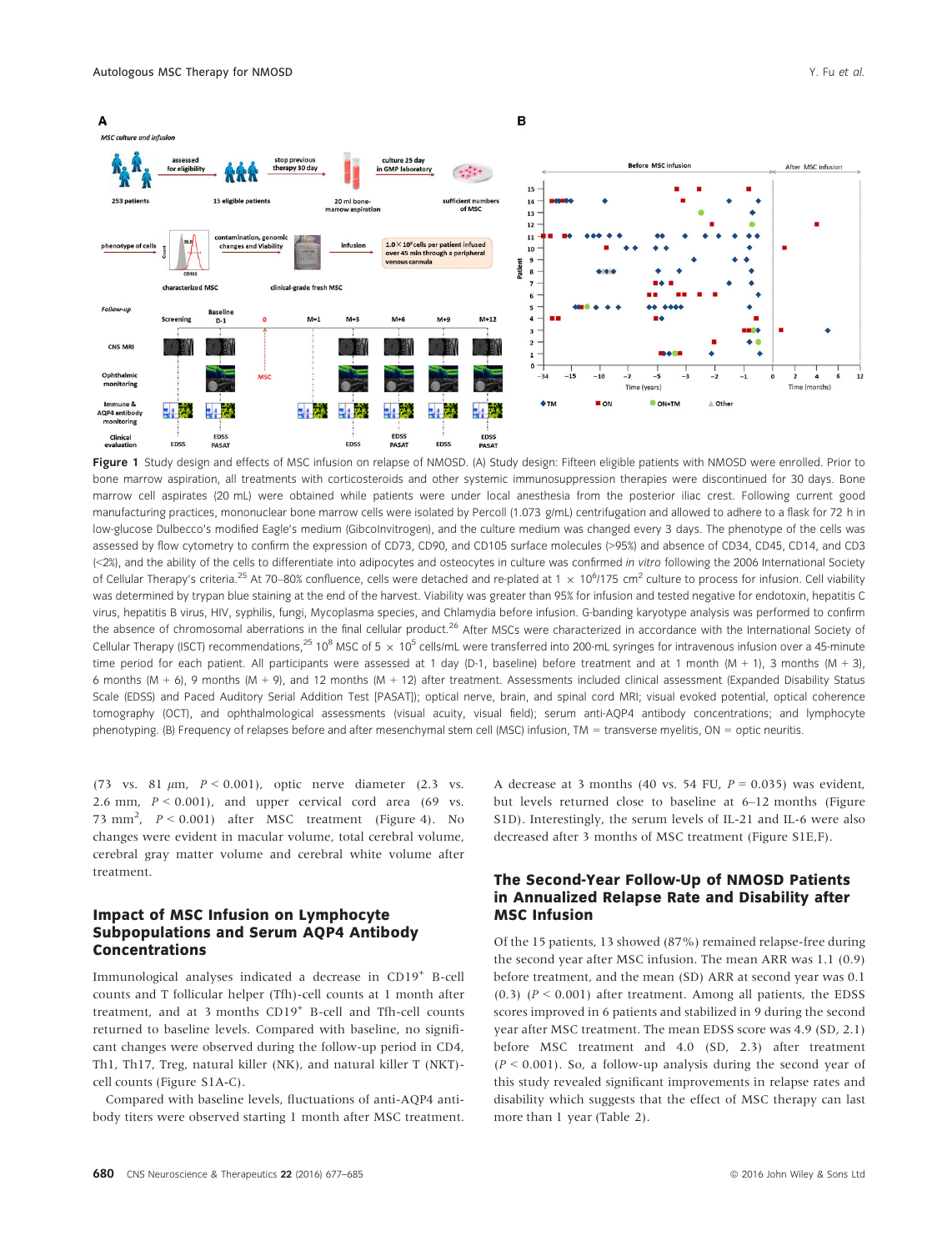

Figure 2 Impact of MSC infusion on inflammatory activity in the optical nerve, brain and spinal cord. Optical nerve active lesions (red arrow) were monitored on fat-suppressed T2 (A) and gadolinium-enhancing T1 sequences (B); MSC infusion reduced the number of T2 (C) and gadolinium-enhancing lesions (D) in the optic nerve. Brain active lesions (red arrow) were measured on fluid-attenuated inversion recovery (FLAIR) (E) and gadolinium-enhancing T1 sequences (F); patients had unchanged numbers of T2 brain lesions (G) but decreased volume of T2 brain lesions after MSC treatment (H). No hyperintense signals appeared on gadolinium-enhancing T1 imaging between the baseline and follow-up period. Spinal cord active lesions (red arrows) were assessed on T2 (I) and gadolinium-enhancing T1 (J) sequences. MSC reduced the number of segments of T2 lesions (K) and the number of gadolinium-enhancing lesions in the spinal cord (L). All statistical analyses were performed by Wilcoxon signed rank test.



Figure 3 Assessment of visual and cognition functions in MSC-treated NMOSD patients. Paired changes in EDSS and functional systems scores (A-D,  $n = 15$  patients), visual acuity (E,  $n = 30$  eyes), whole-field visual (F,  $n = 26$  eyes; 4 eyes were excluded for inadequate quality for analysis), evoked response latency (G,  $n = 26$ ; 4 eyes were excluded for inadequate quality for analysis), and PASAT (H) are shown for individual patients at baseline and at 12 months after MSC treatment (solid lines). The mean changes are also shown (red dashed line). Statistical analyses were performed by Wilcoxon signed rank test. PASAT, the Paced Auditory Serial Addition Task, was used to evaluate auditory processing speed, attention, and working memory.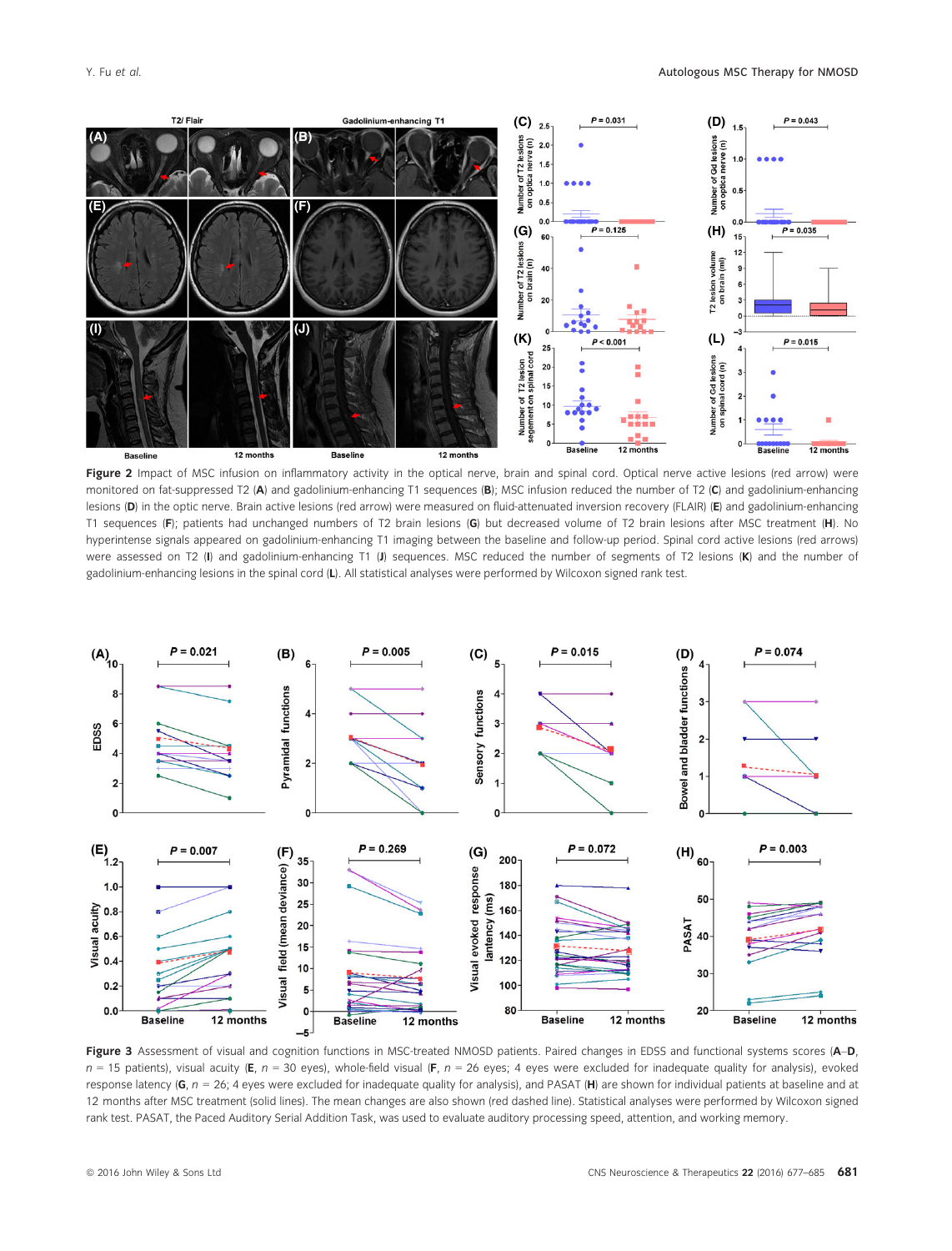

Figure 4 Evidence of disease recovery in MSC-treated NMOSD patients. Color-scale raw optical coherence tomography scan (OCT) in the papillary area (A, left) and pseudocolor thickness map generated from cube scan based on the thickness of the layers evaluated (A, right). Pseudocolor thickness map images of an eye with history of optic neuritis showed that the retinal nerve fiber layer in the nasal inferior and temporal quadrants exhibited severe thinness at baseline, whereas at 12 months after MSC treatment, the retinal nerve fiber layer in these areas had increased thickness. Compared with baseline, the retinal nerve fiber layer thickness significantly increased at 12 months (B). Statistical analysis was performed with paired t-test, with  $n = 23$ eyes (6 eyes were excluded due to optical neuritis relapse within the 12-month follow-up period, and one eye was excluded for inadequate signal strength on OCT scan), including 18 eyes with a history of optical neuritis and 5 eyes without a history of optical neuritis. The axial fat-suppressed T2 sequence (C, left) was used to measure optic nerve diameter in an axis perpendicular to the optic nerve 3 mm (C, right). The optic nerve was severely atrophied and the optic nerve sheath appeared as a high signal surrounding a region of low signal corresponding to atrophy of the optic nerve at baseline. At 12 months after MSC treatment, optic nerve atrophy improved and the high signal of the optic nerve sheath mostly disappeared. Compared with baseline, the optic nerve diameter had significantly widened at 12 months after treatment (D). Statistical analysis was performed with paired t-test, with  $n = 24$  eyes (6 eyes were excluded due to optical neuritis relapse during the follow-up phase), including 19 eyes with a history of optical neuritis and 5 eyes without a history of optical neuritis. Three-D T1 images showing mid-sagittal images of a NMO patient (E, right). White lines show the location of the upper cervical cord assessment. Reformatted axial slices at cervical level C2 (E, left). Note the marked reduction in the upper cervical area at baseline. At 12 months after MSC treatment, upper cervical cord atrophy had improved. Compared with baseline, the upper cervical cord area was significantly enlarged at 12 months after treatment (F). Statistical analysis was performed with paired t-test, with  $n = 13$  (one patient was excluded due to myelitis relapse during the followup phase, and another patient was excluded for inadequate signal strength on MRI scans).

## Discussion

Challenges to the management of patients with NMOSD are related to its rapid disease progression and the limited efficacy of disease-modifying drugs employed for MS. Development of therapies for NMOSD is impeded by the lack of sensitive and specific clinical assessment modalities designed specifically for NMOSD.

Further, the low incidence of NMOSD particularly among Caucasians and wide variations in the rate of disease progression between individuals complicate clinical studies on NMOSD. In an attempt to overcome these hurdles, we and several previous studies focused on a sentinel lesion that included the retrobulbar optical nerve and the upper cervical cord and retina, which has little variability in patients and is sensitive to examination of clinical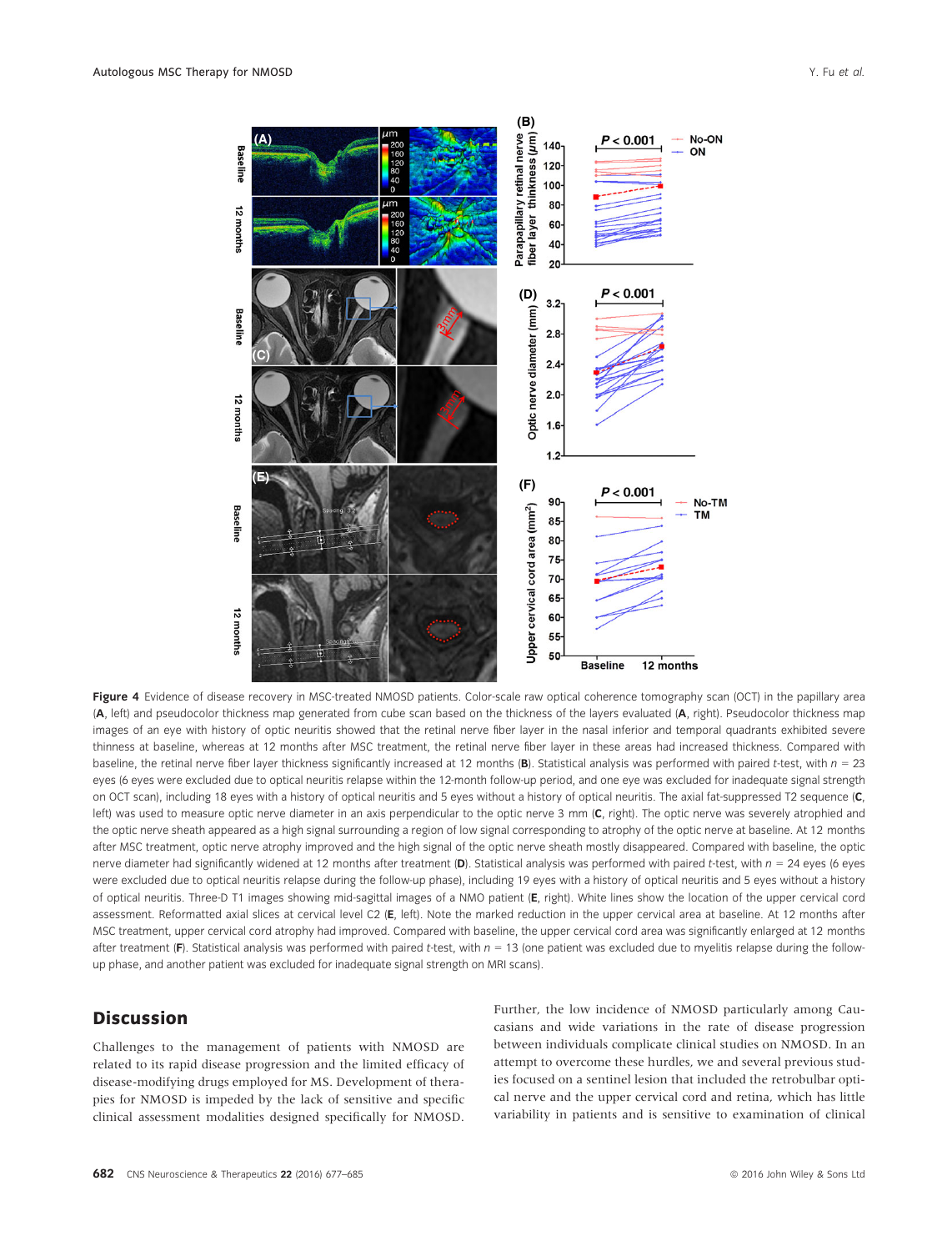|                          | Before MSC           | 1 year after infusion | 2 years after infusion | P <sub>1</sub> | P <sub>2</sub> | P <sub>3</sub> |
|--------------------------|----------------------|-----------------------|------------------------|----------------|----------------|----------------|
| ARR, mean (SD; range)    | 1.1 (0.9; 0.3-4.0)   | $0.3$ (0.6; 0-2.0)    | $0.1$ (0.3; 0-1.0)     | 0.002          | < 0.0001       | 0.894          |
| Relapse free, n (%)      | $5*$ (33%)           | 12 (80%)              | 13 (87%)               | 0.025          | 0.008          | 1.000          |
| EDSS, mean (SD; range)   | $4.9$ (2.1; 2.5-8.5) | $4.3$ (2.2, 1.0–8.5)  | $4.0$ (2.3, 1.0-8.5)   | 0.021          | < 0.0001       | 0.861          |
| EDSS score change, n (%) |                      |                       |                        | 0.001          | 0.002          | 0.713          |
| Decreased EDSS score     | $2*$ (13%)           | 7 (47%)               | 6 (40%)                |                |                |                |
| Stable EDSS score        | $4*$ (27%)           | 8 (53%)               | 9(60%)                 |                |                |                |
| Increased EDSS score     | $9* (60%)$           | $\Omega$              | 0                      |                |                |                |

Table 2 A 2-Year follow-up on NMOSD patients after MSC infusion

Wilcoxon signed rank test (ARR, ESS); chi-square test (Relapse free, EDSS score change); \*the last year before autologous mesenchymal stem cell infusion; P1 = (before MSC) versus (1 year after infusion); P2 = (before MSC) versus (2 years after infusion); P3 = (1 year after infusion) versus (2 years after infusion).

outcomes [27–29]. With these approaches, we found that a single infusion of autologous MSC slows the progression, or stabilizes or improves neurological functions in patients with NMOSD over 1 year. These patients did not respond to previous treatment with cyclophosphamide or azathioprine with or without prednisone for reducing relapses. After receiving MSC, 12 of 15 patients were completely free from relapses during the 12-month observation period. Three patients together developed 4 mild relapses without a decrease in EDSS. The new CNS symptoms and signs in the latter patients completely recovered 1 month after the relapse. In accordance with these clinical observations, MRI studies revealed reduction in spinal cord and optic lesions. None of the 15 patients reported severe adverse events during the 12-month follow-up period. Therefore, these preliminary results provide evidence that autologous MSC infusion is a safe and effective treatment for NMOSD.

Without adequate tools to follow the infused MSC in vivo in human and lack of in situ and pathological data, we do not know precisely how and at what level MSCs modulate disease activity. Whether replacement of injured cells by MSCs differentiated locally contributes to the recovery is not clear. Although MSC therapies were originally based on the possibility to restore the damaged tissues, MSCs have emerged as a potential therapy for an inflammatory demyelinating disease of the CNS based on other properties than tissue replacement, such as their ability to inhibit pathogenic T- and B-cell responses and on the release of neuroprotective favoring tissue protection and repair [13–16]. Our study suggests that alterations in inflammatory and autoimmune responses occurred in the periphery and within the brain. In the circulation, we followed counts of most lymphocytes and, among them, only numbers of B cells were reduced upon MSC infusion. Although anti-AQP4 antibody titers fluctuated during the followup period, it is likely that alterations in antibody levels do not necessarily reflect changes in overall B-cell numbers or subsets, as is also the case for rituximab therapy [30]. Production of antibodies against AQP4 is dependent on T helper cell [3]. Among several T helper cell subsets analyzed, we found that Tfh cells were reduced accompanied by reduction in IL-6 and IL-21. Tfh cells and cytokines of IL-21 and IL-6 support B-cell activation, expansion, and differentiation and play a role in the generation of anti-AQP4 antibodies [31]. Our data suggested that MSC transplantation might exert neuroprotection on NMOSD at least in part through immune modulation of Tfh cells and cytokines of IL-6 and IL-21.

The mechanisms of action for MSC require investigation. Within the CNS, patients had significantly fewer hyperintense lesions on T2 images and gadolinium-enhancing lesions in the optic nerve and reduced myelitis after MSC treatment. There were no gadolinium-enhancing lesions in the brains of NMOSD patients during the entire observation period. Thus, attenuation of inflammation occurred both in the periphery and in the CNS of patients who received MSC.

In conjunction with the improved visual function observed in patients who received MSC, we recorded significant retinal nerve fiber layer thickening, optic nerve diameter increases, and upper cervical area enlargement. These findings suggest that MSCs exert accelerated functional recovery and tissue restoration of the optic nerve, brain and spinal cord. This is consistent with previous findings that MSC therapy accelerates injury structure repair or protection and functional recovery in patients with multiple system atrophy, stroke, cerebral palsy, spinal cord injuries, and progressive MS [22,32–35]. Collectively, our data imply that the modulation of immune responses as well as promotion of tissue recovery/ repair might contribute to the observed beneficial effects of MSC on NMOSD patients.

We were able to harvest sufficient numbers of MSC from each patient (patients had stopped previous immunosuppressive therapy 1 month prior to the time of MSC harvest) that did not express any aberrant cell-surface markers compared with MSC harvested from healthy donors. This report is the first to describe the successful isolation, ex vivo culture expansion, and intravenous infusion of autologous MSC into patients with NMOSD. Despite the large numbers of MSC and ex vivo expansion of these cells, there was neither immediate nor delayed infusion-related toxicity associated with the infusion of  $1 \times 10^8$  MSC. No tumors were found after 1 year of follow-up. Thus, our findings indicate that this form of cell therapy is feasible in NMOSD patients with neurological disability.

Limitations of the study include small sample size and a single arm, nonrandomized design. EDSS, designed for assessing neurological function in MS patients, does not have sufficient modalities to assess vision and spinal cord function that are dominant signs in NMOSD. A limitation of the pretest–posttest approach is that changes in disease activity evident after treatment may not be attributed exclusively to the effects of MSC. In addition, the age range of recruited patients was 19–63 years. Deficiency in MSC due to age as well as aberrancy of bone marrow due to ongoing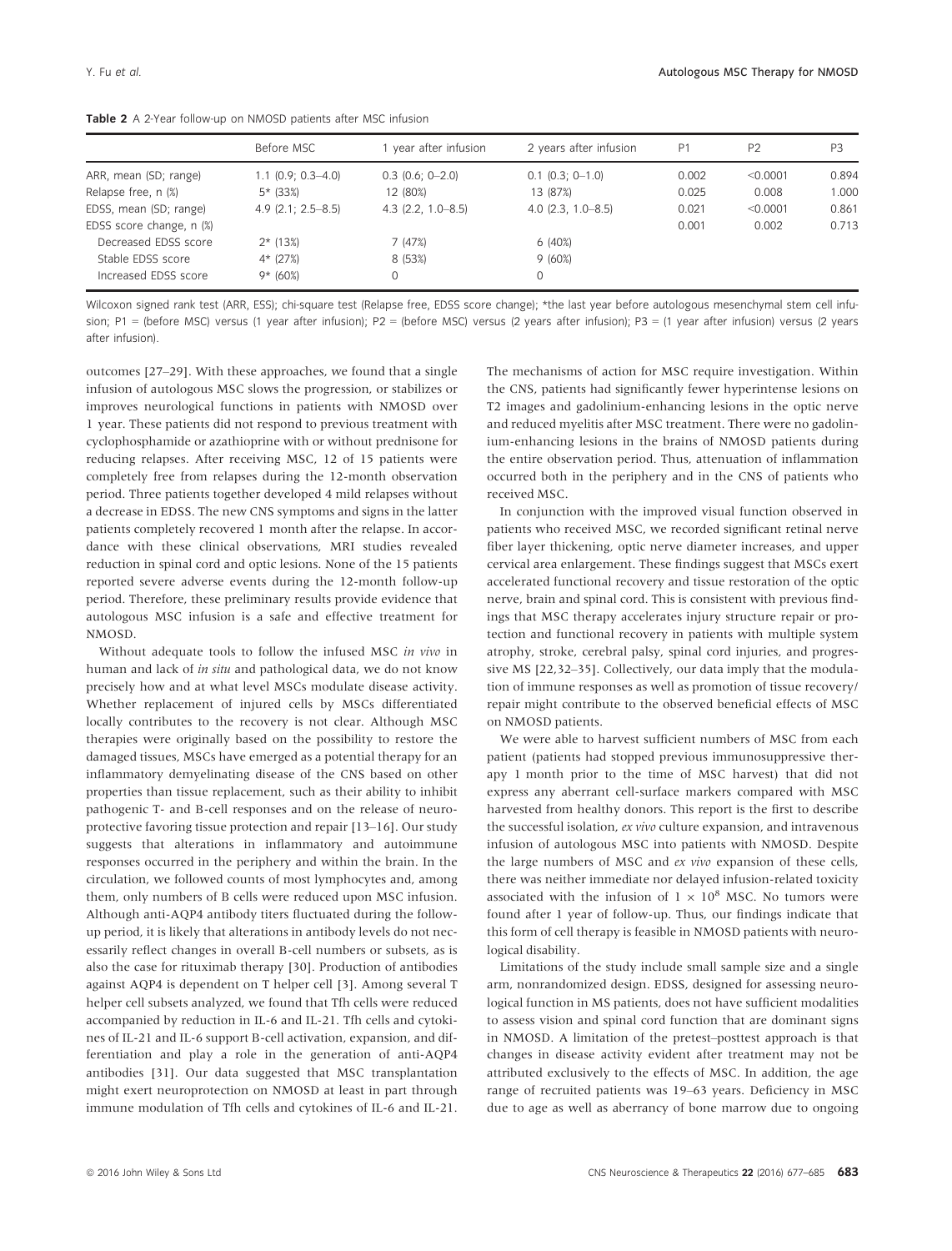autoimmunity, as previously observed in systemic lupus erythematosus [36] and multiple myeloma [37], may impair the therapeutic potential of MSC. It is likely that a single infusion with the given numbers of cells was unable to sustain long-lasting peripheral immune modulatory effects. In support of this notion, the impact of MSC on B cells as well as Tfh cells lasted only for several weeks after infusion. Consequently, titers of anti-AQP4 antibodies returned to close to baseline levels (Figure S1). The ongoing inflammatory and autoimmune responses in the periphery and within the CNS are also expected to impair the potential repair capacity of MSC, if any. Optimal frequency of MSC treatment for NMOSD needs to explore. On the other hand, a 2-year follow-up observation demonstrated that a decrease in ARR along with reduced disability (Table 2) suggests the lasting effects of MSC in the current study.

Despite these limitations, we have provided evidence that NMOSD benefits from MSC therapy, possibly via immune modulation and promotion of neurorepair mechanisms. Combination of a powerful disease-modifying drug for NMOSD such as rituximab with MSC adoptive therapy may create more favorable conditions to facilitate the efficacy of MSC for treatment of NMOSD.

#### References

- 1. Papadopoulos MC, Verkman AS. Aquaporin 4 and neuromyelitis optica. Lancet Neurol 2012;11:535–544.
- 2. Jarius S, Paul F, Franciotta D, et al. Mechanisms of disease: Aquaporin-4 antibodies in neuromyelitis optica. Nat Clin Pract Neurol 2008;4:202–214.
- 3. Pohl M, Kawakami N, Kitic M, et al. T cell-activation in neuromyelitis optica lesions plays a role in their formation. Acta Neuropathol Commun 2013;1:85.
- 4. Wingerchuk DM, Weinshenker BG. Neuromyelitis optica: Clinical predictors of a relapsing course and survival. Neurology 2003;60:848–853.
- 5. Collongues N, Marignier R, Zephir H, et al. Neuromyelitis optica in France: A multicenter study of 125 patients. Neurology 2010;74:736–742.
- 6. Palace J, Leite MI, Nairne A, Vincent A. Interferon Beta treatment in neuromyelitis optica: Increase in relapses and aquaporin 4 antibody titers. Arch Neurol 2010;67:1016–1017.
- 7. Kleiter I, Hellwig K, Berthele A, et al. Failure of natalizumab to prevent relapses in neuromyelitis optica. Arch Neurol 2012;69:239–245.
- 8. Min JH, Kim BJ, Lee KH. Development of extensive brain lesions following fingolimod (FTY720) treatment in a patient with neuromyelitis optica spectrum disorder. Mult Scler 2012;18:113–115.
- 9. Yang CS, Yang L, Li T, et al. Responsiveness to reduced dosage of rituximab in Chinese patients with neuromyelitis optica. Neurology 2013;81:710–713.
- 10. Pittock SJ, Lennon VA, McKeon A, et al. Eculizumab in AQP4-IgG-positive relapsing neuromyelitis optica spectrum disorders: An open-label pilot study. Lancet Neurol 2013;12:554–562.
- 11. Papadopoulos MC, Bennett JL, Verkman AS. Treatment of neuromyelitis optica: State-of-the-art and emerging therapies. Nat Rev Neurol 2014;10:493–506.
- 12. Prockop DJ. Marrow stromal cells as stem cells for nonhematopoietic tissues. Science 1997;276: 71–74.
- 13. Pittenger MF, Mackay AM, Beck SC, et al. Multilineage potential of adult human mesenchymal stem cells. Science 1999;284:143–147.
- 14. Le Blanc K, Mougiakakos D. Multipotent mesenchymal stromal cells and the innate immune system. Nat Rev Immunol 2012;12:383–396.
- 15. Kokaia Z, Martino G, Schwartz M, Lindvall O. Cross-talk between neural stem cells and immune cells: The key to better brain repair? Nat Neurosci 2012;15:1078–1087.
- 16. Zappia E, Casazza S, Pedemonte E, et al. Mesenchymal stem cells ameliorate experimental autoimmune encephalomyelitis inducing T-cell anergy. Blood 2005;106:1755–1761.
- 17. Liang J, Zhang H, Hua B, et al. Allogenic mesenchymal stem cells transplantation in refractory systemic lupus erythematosus: A pilot clinical study. Ann Rheum Dis 2010;69:1423–1429.
- 18. Forbes GM, Sturm MJ, Leong RW, et al. A phase 2 study of allogeneic mesenchymal stromal cells for luminal Crohn's disease refractory to biologic therapy. Clin Gastroenterol Hepatol 2014;12:64–71.
- 19. Llufriu S, Sepulveda M, Blanco Y, et al. Randomized placebo-controlled phase II trial of autologous mesenchymal stem cells in multiple sclerosis. PLoS One 2014;9:e113936.
- 20. Yamout B, Hourani R, Salti H, et al. Bone marrow mesenchymal stem cell transplantation in patients with multiple sclerosis: A pilot study.  $J$   $\it Neuro immunol$ 2010;227:185–189.
- 21. Karussis D, Karageorgiou C, Vaknin-Dembinsky A, et al. Safety and immunological effects of mesenchymal stem cell transplantation in patients with multiple sclerosis and amyotrophic lateral sclerosis. Arch Neurol 2010;67:1187–1194.
- 22. Connick P, Kolappan M, Crawley C, et al. Autologous mesenchymal stem cells for the treatment of secondary progressive multiple sclerosis: An open-label phase 2a proof-of-concept study. Lancet Neurol 2012;11:150–156.
- 23. Wingerchuk DM, Lennon VA, Pittock SJ, Lucchinetti CF, Weinshenker BG. Revised diagnostic criteria for neuromyelitis optica. Neurology 2006;66:1485–1489.
- 24. Wingerchuk DM, Lennon VA, Lucchinetti CF, Pittock SJ, Weinshenker BG. The spectrum of neuromyelitis optica. Lancet Neurol 2007;6:805–815.
- 25. Dominici M, Le Blanc K, Mueller I, et al. Minimal criteria for defining multipotent mesenchymal stromal cells. The International Society for Cellular Therapy position statement. Cytotherapy 2006;8:315-317.

## Acknowledgment

We thank our patients for participating in this study, the clinical neuroimmunology team for recruiting the patients; M. Li for laboratory tests; and N. Sun and K. Shi for editorial assistance.

## Conflict of Interest

F-D Shi has received research support from the National Basic Research Program of China (2013CB966900), the National Science Foundation of China (81171183, 81230028, 81301044, 81471221 and 81471535), the US National Institutes of Health (R01NS092713), and the American Heart Association (16SDG27250236). Drs. Y. Fu, Y.-P.Yan, Y. Qi, L. Yang, T. Li, N.-N.Zhang, C.-S.Yu, L. Su, Y. Shen, R. Zhang, S. Lin, Q. Liu, and Z.-C. Han report no disclosures.

- 26. Gong W, Han Z, Zhao H, et al. Banking human umbilical cord-derived mesenchymal stromal cells for clinical use. Cell Transplant 2012;21:207–216.
- 27. Geeraerts T, Newcombe VF, Coles JP, et al. Use of T2 weighted magnetic resonance imaging of the optic nerve sheath to detect raised intracranial pressure. Crit Care 2008;12:R114.
- 28. Ciccarelli O, Altmann DR, McLean MA, et al. Spinal cord repair in MS: Does mitochondrial metabolism play a role? Neurology 2010;74:721–727.
- 29. Henderson AP, Altmann DR, Trip AS, et al. A serial study of retinal changes following optic neuritis with sample size estimates for acute neuroprotection trials. Brain 2010;133:2592–2602.
- 30. Pellkofer HL, Krumbholz M, Berthele A, et al. Long-term follow-up of patients with neuromyelitis optica after repeated therapy with rituximab. Neurology 2011;76:1310– 1315.
- 31. Li YJ, Zhang F, Qi Y, et al. Association of circulating follicular helper T cells with disease course of NMO spectrum disorders. *J Neuroimmunol* 2015:278:239-246.
- 32. Lee PH, Lee JE, Kim HS, et al. A randomized trial of mesenchymal stem cells in multiple system atrophy. Ann Neurol 2012;72:32–40.
- 33. Bang OY, Lee JS, Lee PH, Lee G. Autologous mesenchymal stem cell transplantation in stroke patients. Ann Neurol 2005;57:874–882.
- 34. Wang X, Cheng H, Hua R, et al. Effects of bone marrow mesenchymal stromal cells on gross motor function measure scores of children with cerebral palsy: A preliminary clinical study. Cytotherapy 2013;15:1549– 1562.
- 35. Pal R, Venkataramana NK, Bansal A, et al. Ex vivoexpanded autologous bone marrow-derived mesenchymal stromal cells in human spinal cord injury/paraplegia: A pilot clinical study. Cytotherapy 2009;11:897–911.
- 36. Sun LY, Zhang HY, Feng XB, Hou YY, Lu LW, Fan LM. Abnormality of bone marrow-derived mesenchymal stem cells in patients with systemic lupus erythematosus. Lupus 2007;16:121–128.
- 37. Arnulf B, Lecourt S, Soulier J, et al. Phenotypic and functional characterization of bone marrow mesenchymal stem cells derived from patients with multiple myeloma. Leukemia 2007;21:158–163.